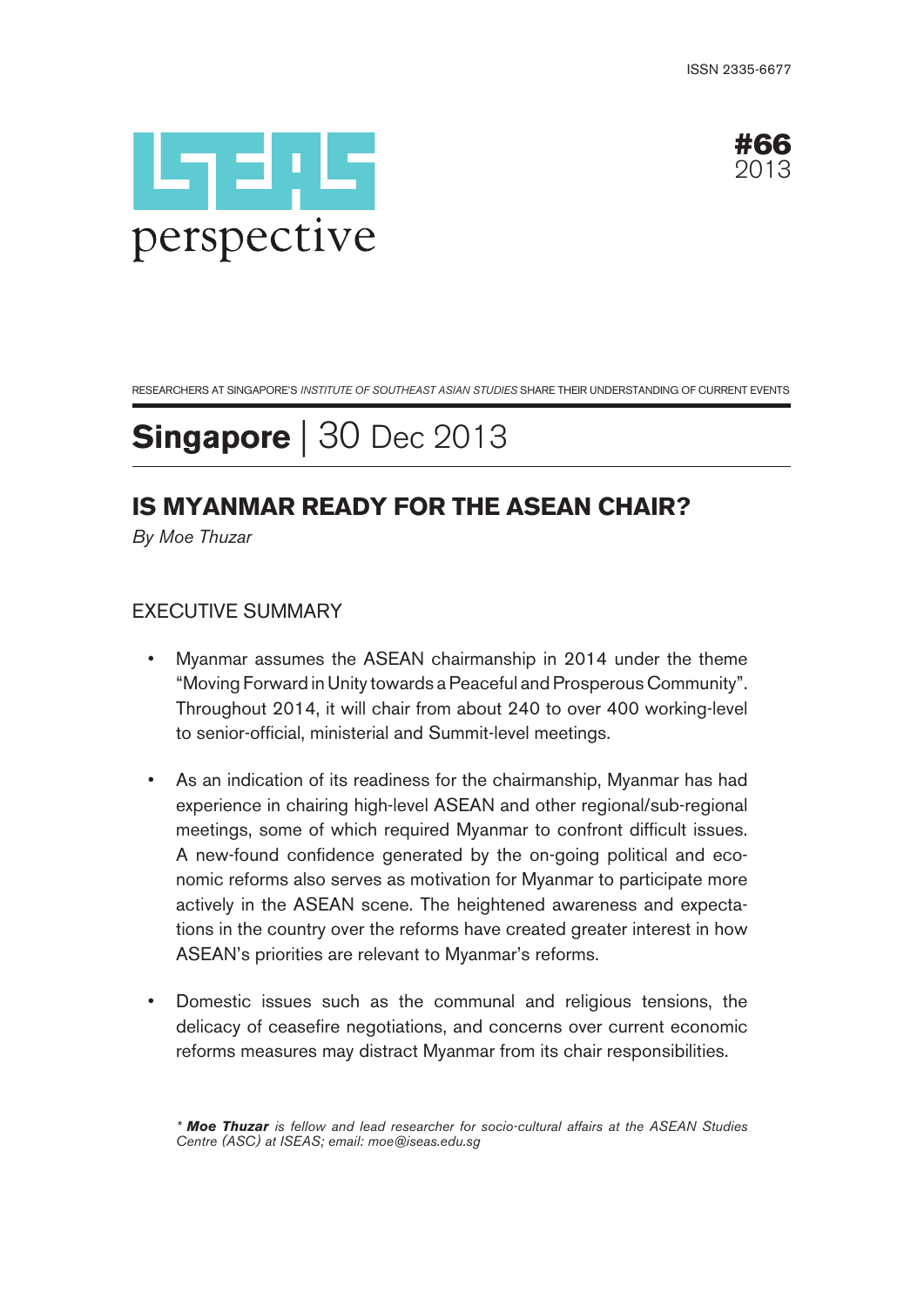• Issues that may affect Myanmar's performance in 2014 include the rising preference among members of parliament and the public in Myanmar for populist/protectionist economic measures, and the perception from some in the international community over Myanmar's bilateral relations with China, and how that affects its management of ASEAN's discussions on the South China Sea.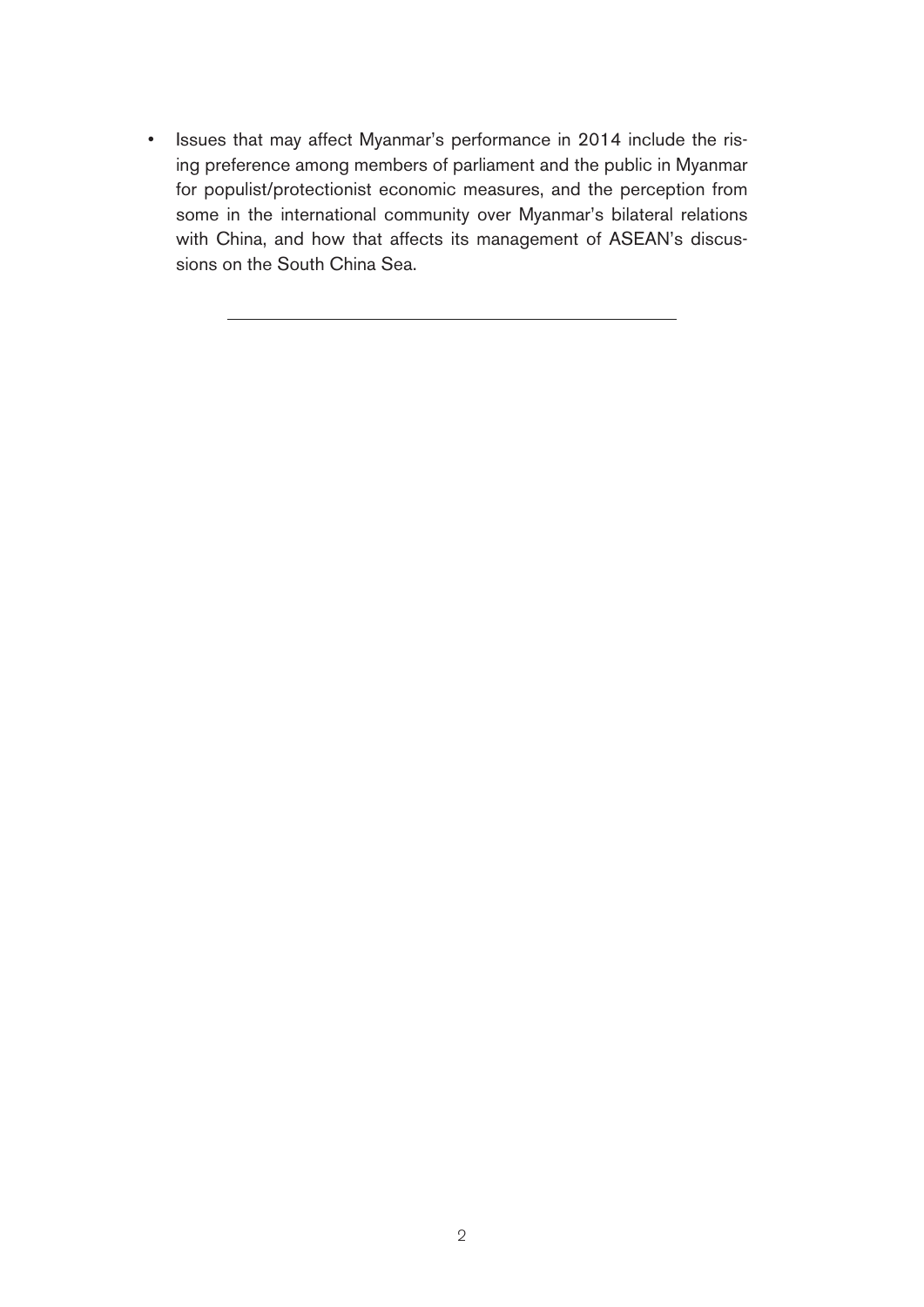#### INTRODUCTION: HIGH EXPECTATIONS

Myanmar is set to assume responsibility of being ASEAN chairman at an important juncture in her history. The wide-ranging political, economic and administrative reforms initiated by President Thein Sein since March 2011 have been praised globally, and have set in motion increasing international engagement and easing of sanctions that had been imposed on the country for many years. As recognition of this positive development and of Myanmar's transition to democracy, ASEAN was not only among the first to call for immediate lifting of sanctions on the country, but its members also stepped up technical support to help the country meet capacity needs for the 2014 ASEAN chairmanship.

In fact, what is happening is that Myanmar is actually just resuming its turn to chair ASEAN, having decided in 2005 to forgo the 2006 term. In appreciation to Myanmar for gracefully bowing out of a potentially embarrassing situation<sup>1</sup>, ASEAN Foreign Ministers stated in their 2005 Joint Communique that Myanmar would be welcome to resume its turn any time it wished to do so. Myanmar's gesture was thus considered by ASEAN as one of goodwill.

Brunei Darussalam handed over the chairmanship to Myanmar on 10 October 2013 at the 23rd ASEAN Summit, but official duties will not begin before 1 January 2014. President Thein Sein's acceptance speech at that summit set the regional agenda for the entire year. The theme for ASEAN in 2014 is 'Moving Forward in Unity, towards a Peaceful and Prosperous Community', and the president highlighted this understanding of the importance of the chairmanship, and pledged to discharge that duty as responsibly as possible. He stated that Myanmar, as a responsible member of ASEAN, would work hard to project Southeast Asia as a united, peaceful and prosperous region to the outside world.

As head of the Southeast Asian bloc, Myanmar will plan and host year-round meetings of diplomats working to create a single market and to ensure stable politics in the region. Article 31 of the ASEAN Charter provides the direction for ASEAN Chairs, including the single chairmanship of key ASEAN meetings. It states that the "Member State assuming the Chairmanship shall chair: (a) the ASEAN Summit and related summits; (b) the ASEAN Coordinating Council; (c) the three ASEAN Community Councils; (d) where appropriate, the ASEAN Sectoral Ministerial Bodies and senior officials; and (e) the Committee of Permanent Representatives." Major meetings that follow the ASEAN Summit include the ASEAN Plus One Summits with China, Japan and the Republic of Korea (ROK); the ASEAN Plus Three Summit with all three Northeast Asian countries; and a separate summit with India. Additionally,

<sup>1</sup> ASEAN members were concerned over the blow to ASEAN's image, should Myanmar — at the time still very much under military rule, and under political and economic sanctions imposed by several of ASEAN's Dialogue Partners — push ahead with her turn to chair ASEAN in 2006. This could have resulted in boycotts of ASEAN meetings, with low-level representation to ASEAN's high-level events.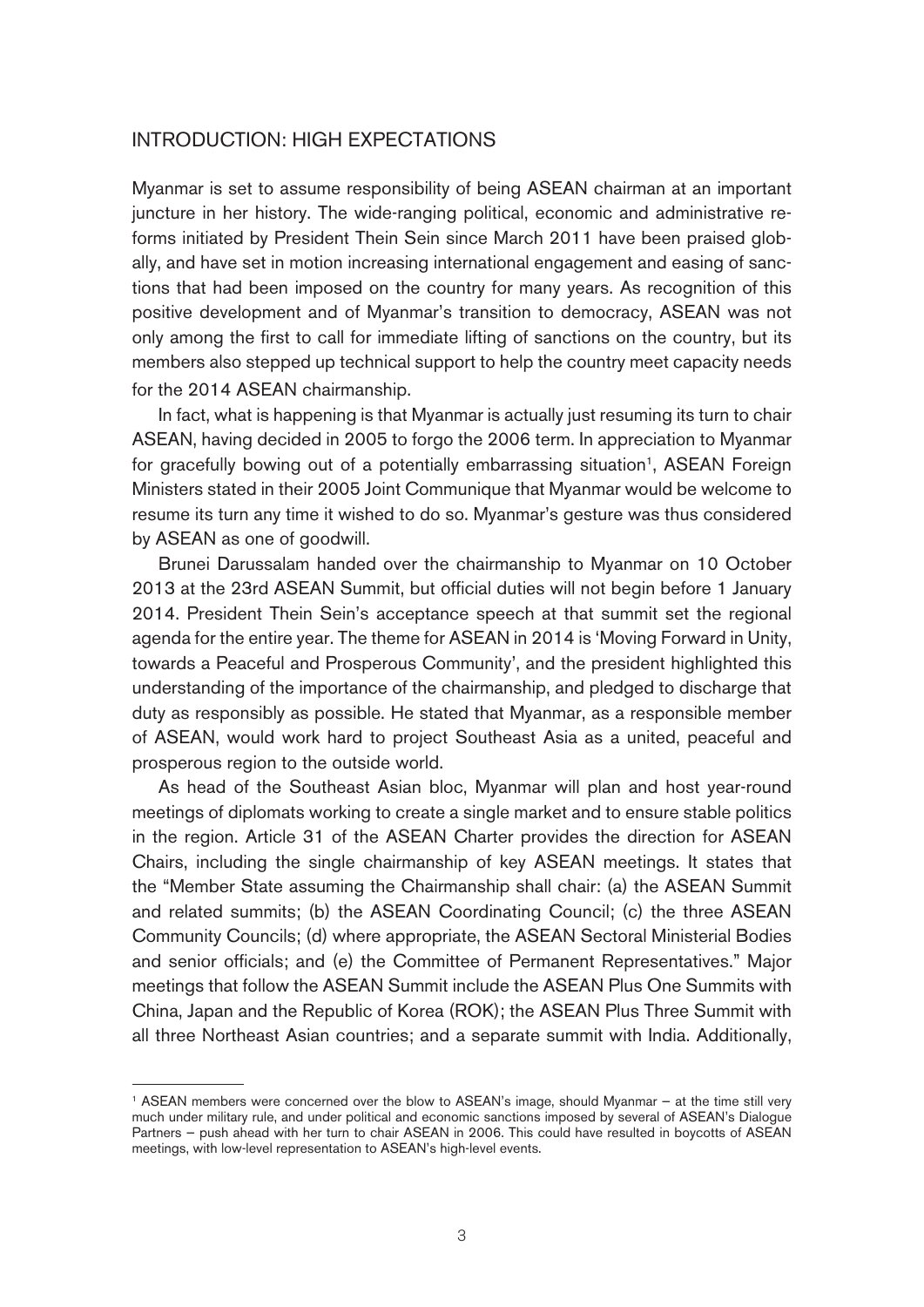the East Asia Summit, involving China, Japan, ROK, India, Australia, New Zealand, Russia and the United States, has become part of the summit architecture.

Myanmar will chair all the above as well as the ASEAN Ministerial Meeting (AMM), the ASEAN Economic Ministers Meeting (AEM), the ASEAN Finance Ministers Meeting (AFMM), and the ASEAN Defence Ministers Meeting (ADMM)2. The AMM schedule includes the annual ASEAN Regional Forum (ARF) meeting and Post-Ministerial Conferences (PMC) with ASEAN Dialogue Partners following the AMM. In addition, the meetings of the ASEAN Inter-governmental Commission on Human Rights (AICHR) also fall under the single chairmanship provision, as do all the working groups and sub-committees under the CPR resident in Jakarta. Myanmar will also be responsible for the ASEAN Business and Investment Summit and the ASEAN Civil Society Conference/ASEAN People's Forum (ACSC/APF)3.

As the ASEAN Chair is expected to be the epicentre of regional action, Myanmar's ASEAN year will thrust the country into the limelight. But is it ready? This essay builds on an earlier analysis on Myanmar and the 2014 ASEAN Chairmanship (ISEAS Perspective, 18 March 2013), and assesses both sides of the readiness coin, and highlight issues that will shape the contours of Myanmar's chairmanship year.

#### MYANMAR'S STRENGTHS

Myanmar is not new to the regional agenda. Having been an ASEAN member since 1997, the country has had her fair share of chairing high-level ASEAN meetings, albeit not at the Summit level. Some of these meetings required Myanmar to face difficult issues head-on. A good example was the first ministerial-level meeting—the 13th ASEAN Labour Ministers Meeting (ALMM)—that Myanmar chaired in 1999 after joining the regional bloc. It was a bold step for the military government of the time to accept the responsibility, especially at the height of international scrutiny over the forced labour issue in the country. Realising that it needed to offer a credible response to international pressure on the issue, the country's State Law and Order Restoration Council issued Order 1/99 on 14 May 1999 (coinciding with the ALMM) which temporarily suspended power of labour requisition under the Villages Act and Towns Act. It was a tightly scripted orchestration of the series of meetings—from sub-committee to senior officials level-leading up to the 13<sup>th</sup> ALMM, but Myanmar managed to pull it off.

<sup>2</sup> The ADMM-Plus, established in 2010, also falls under single ASEAN chairmanship. ADMM Plus has the same composition as the EAS and will now be held every two years (instead of three). The 2nd ADMM-Plus is scheduled for 2013 in Brunei Darussalam. Thus, Myanmar will not be hosting or chairing the ADMM-Plus. The ADMM, however, holds annual meetings.

<sup>&</sup>lt;sup>3</sup> The ACSC/APF started in 2005 during Malaysia's ASEAN chairmanship. The event has since been held annually, prior to the ASEAN Summits, in the Philippines (2006), Singapore (2007), Thailand (2009), Vietnam (2010), Indonesia (2011), Cambodia (2012) and Brunei (2013).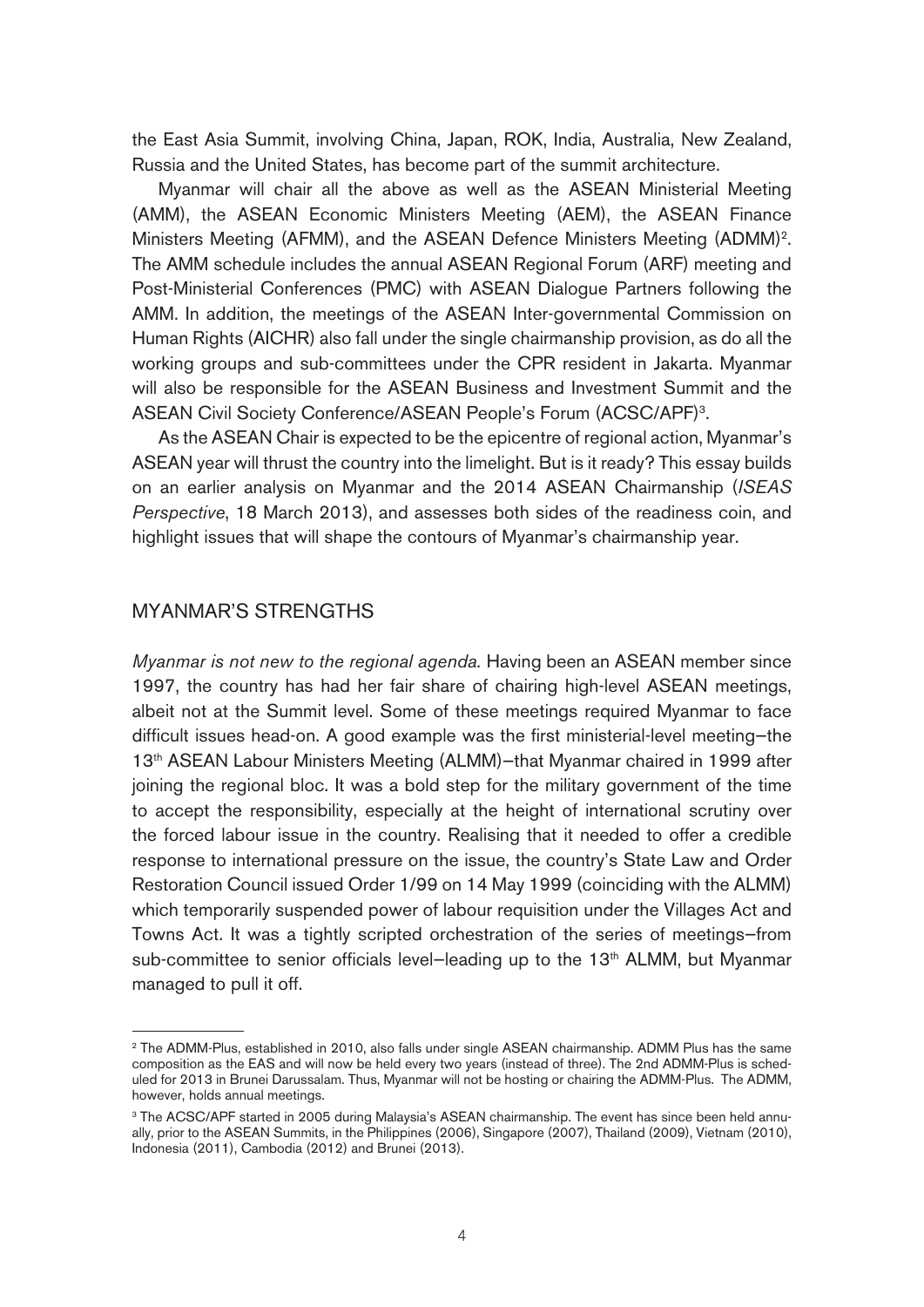In subsequent years, Myanmar hosted several ASEAN meetings at various levels, as well as high-level meetings of other regional and sub-regional arrangements. The new-found confidence following the start of reforms in 2011 led to Naypyitaw's first Summit event: the 4<sup>th</sup> Summit of the Greater Mekong Sub-region Economic Cooperation (GMS) held in December 2011. The June 2013 World Economic Forum on East Asia and the December 2013 Southeast Asian Games are other more recent examples.

A new-found confidence brought on by the political and economic reforms. Myanmar's sweeping reforms since 2011 have continued to capture the world's attention. The country's chairmanship over ASEAN is expected to take the country's relationship with development partners—bilaterally and multilaterally—to a more constructive level, both with regard to the implementation of its reforms; and participation in ASEAN Community-building efforts. The keywords in its chosen theme may be read as a strategic interpretation of the Chair's reform priorities and ASEAN's targets for 2015. Present ceasefire negotiations offer a hitherto undreamt-of prospect for an end to the civil war with ethnic armed groups, and ties in with ASEAN's move for more discussion and capacity-building on peace and reconciliation. The 'prosperity' component highlights the priority placed by ASEAN on accomplishing a single market and production base by 2015. In addition, the country's Framework for Economic and Social Reforms, which outlines policy priorities for the period 2012-15, recognizes the importance of dovetailing its reforms with ASEAN's economic integration goals, particularly in areas related to freeing up trade, services and capital flows.

Heightened awareness and expectations. With Naypyitaw assuming a more prominent international role, the space for debate and discussion that the economic and political reforms have created will be enhanced. The relaxation of censorship and media ownership has already given the media a freer rein in voice and accountability, and brought improvements in coverage and analysis on regional and international developments that may have an impact to the reform process. There is reason to be optimistic that more non-state actors—from the epistemic to rural communities—will join in to voice their views on the country's development trajectory.

The perception of ASEAN in Myanmar has been negative in the past, in particular towards its policies of 'non-interference' and 'constructive engagement'. However, the Cyclone Nargis tragedy of 2008 brought about a change following the muchappreciated humanitarian assistance and reconstruction efforts initiated by the regional bloc. As with the opening up of an unprecedented level of humanitarian space after Nargis, there is now a deeper awareness of the broader implications of ASEAN's bridging role with the international community. Situating Myanmar's ASEAN chairmanship within the ongoing domestic reforms also helps to 'connect the dots' — the Myanmar people can assign some personal importance to the topics on the regional agenda. ASEAN's stated priorities for peace, development, democratization and social justice naturally resonate with the core interests of Myanmar's reform process.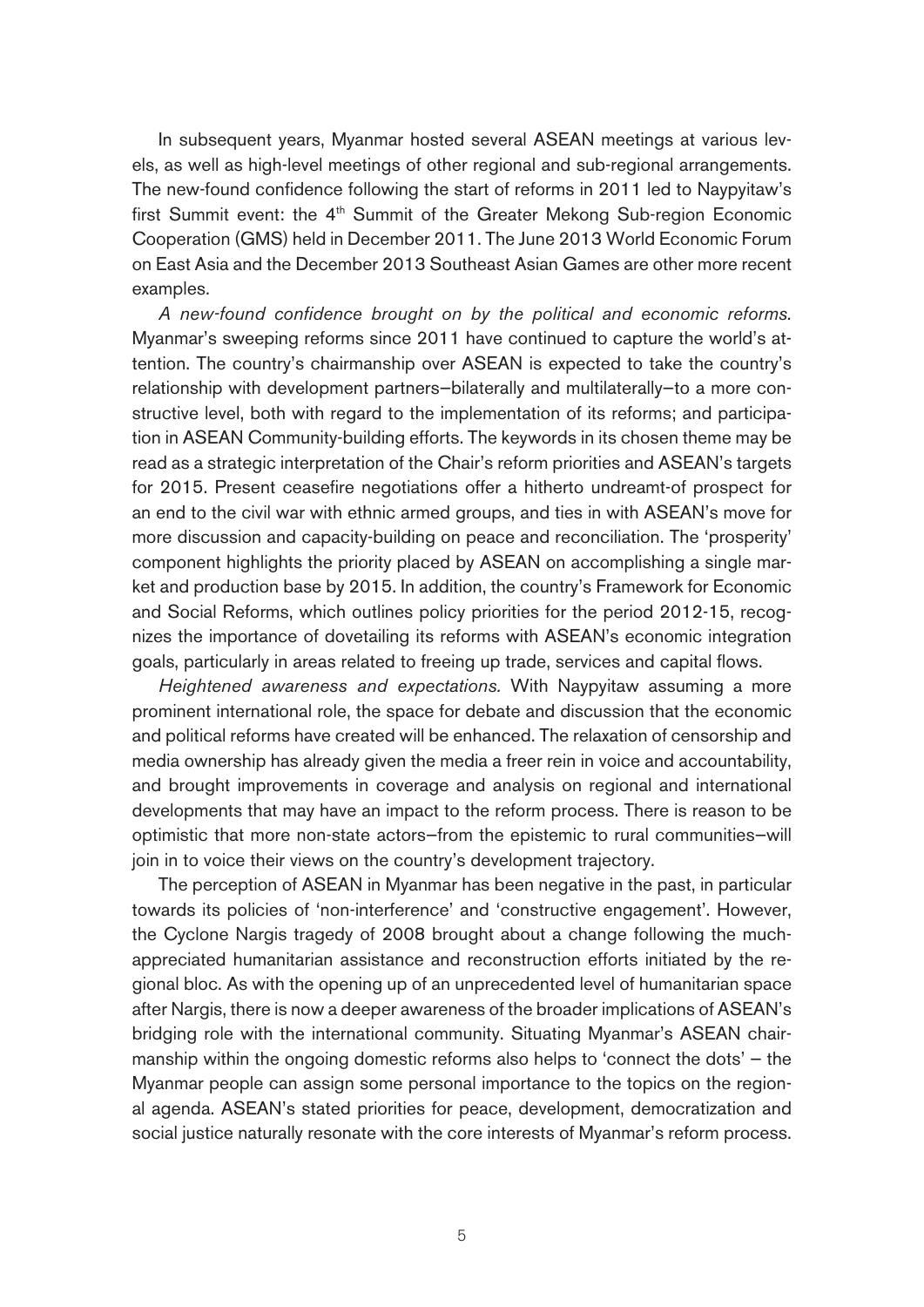Given these points, it is natural for Myanmar to perceive the ASEAN chairmanship as an important and necessary step in the country's re-integration into the international community. However, these strengths can also be examined from the opposite side, where optimism can run into obstacles.

### POTENTIAL PROBLEMS

Chairmanship does not always equal leadership. Myanmar's ASEAN year takes place amidst heightened expectations for both Myanmar (the success of reforms) and for ASEAN (the accomplishment of an integrated region by 2015). This requires the ASEAN Chair to take the lead, more than ever; and the leadership expected of Myanmar includes effectively communicating with and among the various stakeholders in ASEAN; setting the agenda, style and tone of regional discussions to facilitate constructive debate towards consensus and effective decision-making; promoting and maintaining good relations with ASEAN's partners; and coordinating ASEAN responses to situations that may make an impact to regional cooperation. However, Myanmar's participation in ASEAN meetings since 1997 has not been consistent enough across the sectors for its officials to adequately take on a leading role in regional initiatives, or to proffer advice in resolving tensions and conflicts on the basis of extensive expert-experience. This is in spite of the technical cooperation and support provided by ASEAN countries to prepare the country for the 2014 chairmanship. While there is optimism that this may change in the near future, the countries that informally "lead" ASEAN discussions—especially in times of crisis—still hail from the founding members.

Thin capacity and institutions to sustain the reforms. The dedication and commitment of the group of individuals advising the executive on matters of reform have been commendable. President Thein Sein's effort to introduce more technocrats and area expertise into his Cabinet, regardless of political affiliation, is unprecedented. Yet, the widespread international interest in Myanmar's reforms, and the offers of support besieging Myanmar from all fronts, bring an added challenge of time, attention and capacity for the officials in various sectors of the bureaucracy charged with implementing the reforms on the ground. Emerging from decades of mismanagement and a culture of fear, popular mind-sets in Myanmar need time to adjust to the new realities.

Delivering on the ceasefire negotiations requires a continuous balancing act on the part of the government's representatives, who have to reach compromises while withstanding attempts—however well-meant—to influence the process. Additionally, the communal tensions arising from the June 2012 violence in Rakhine State—which spread through central Myanmar, displacing people and further sparking religious animosities—indicate that the populace is finding it difficult to adjust to change even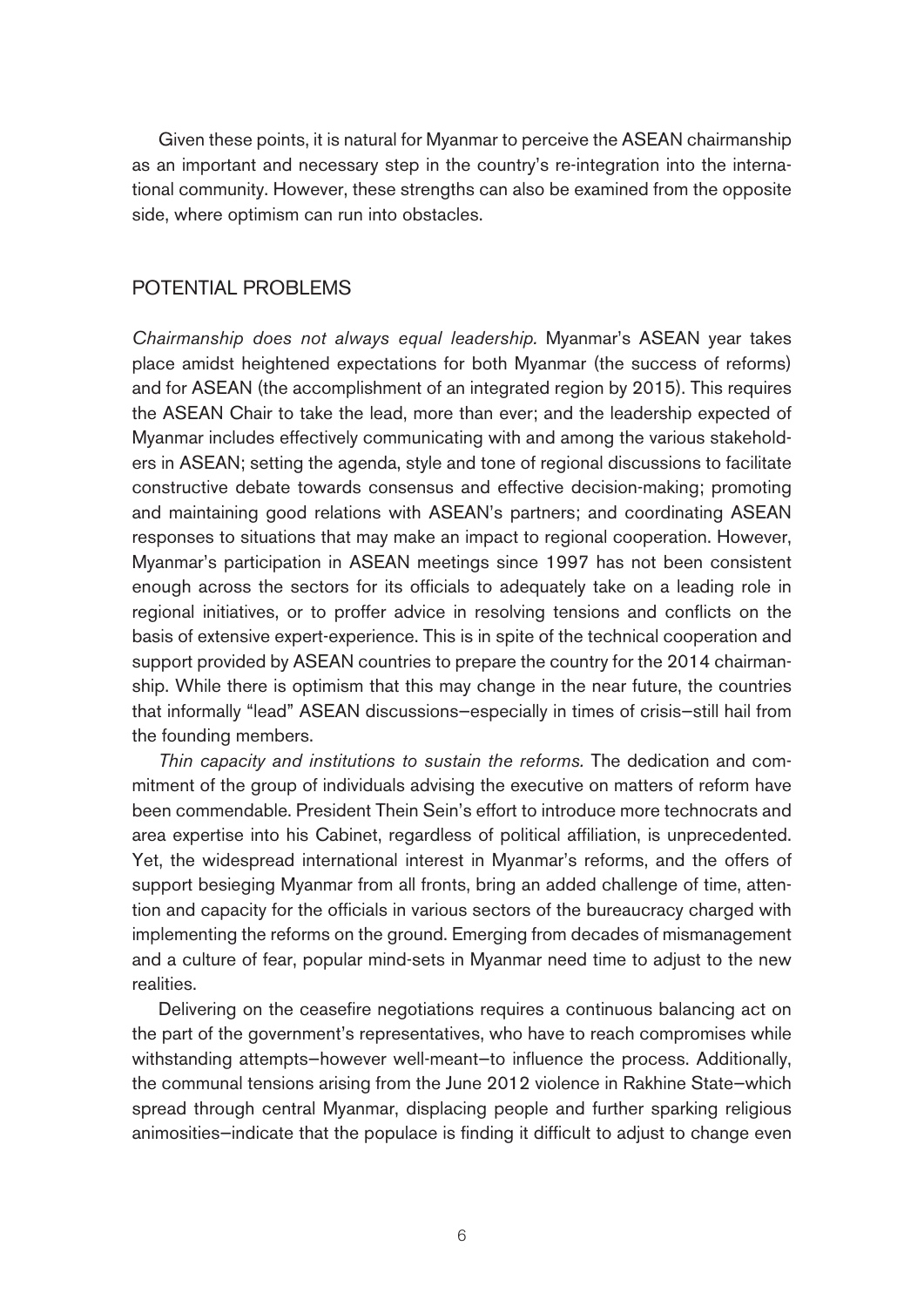as they demand it. President Thein Sein has looked towards boosting economic development and the improvement of social well-being in addressing communal and ethnic tensions. The challenge now lies in turning a vicious cycle into a virtuous one.

However, while the government's reform efforts seem poised to unleash a foreign investment-driven economic boom, the current infrastructure is not satisfactory enough to attract and carry large investments. There is an important need for skilled manpower, especially in the ASEAN Economic Community's (AEC) priority integration sectors. Some of these sectors—such as the agriculture and agrobased industries, and fisheries—are important for Myanmar's economic development. However, the country is currently still the least connected among ASEAN countries, although there are now plans for greater connectivity with neighbours. Connectivity is necessary for freer flow of goods and services in the ASEAN Free Trade Area. ASEAN-wide, trade facilitation still needs to overcome behind-the-border barriers as well as 'silo mentalities' across sectors that give rise to difficulties in coordination and communication. Services liberalisation remains a concern, not least in a newly opened economy such as Myanmar's. In general, ASEAN member states have been requesting many flexibilities and exceptions to their respective national implementation requirements.

The other side of heightened awareness. The widening space for discussion affords an insight into how the people, who are the majority stakeholders in the country, view the nexus of Myanmar reforms and ASEAN cooperation in social and human development. Social issues are important in a country in transition. Myanmar has already experienced at first-hand how social unrest arising from discontent or dissatisfaction with changes have the potential to jeopardise the pace of political and economic reforms. ASEAN's move towards a people-centred ASEAN finds resonance in the consultative attitude of President Thein Sein towards "the will of the people". Still, at the individual level, questions of "what's in it for me" and quality of life issues will continue to define discussion in Myanmar and in ASEAN.

#### CONCLUSION: SO IS MYANMAR READY?

Myanmar is probably as ready as any ASEAN member state can be to undertake the responsibilities of an ASEAN chair. Officials have taken an inventory of the number of ASEAN meetings that Myanmar will have to host and chair in 2014. The range is from 240 to some 400. A budget of MMK 33.6 billion (about USD 30 million), with additional allocations as necessary, has been assigned; the 2014 ASEAN website is being tested for official launching by 1 January 2014; venues and dates have been identified for the various key meetings; and consultations are ongoing with the various ASEAN and Dialogue Partner countries to ensure a forward-looking agenda for 2014.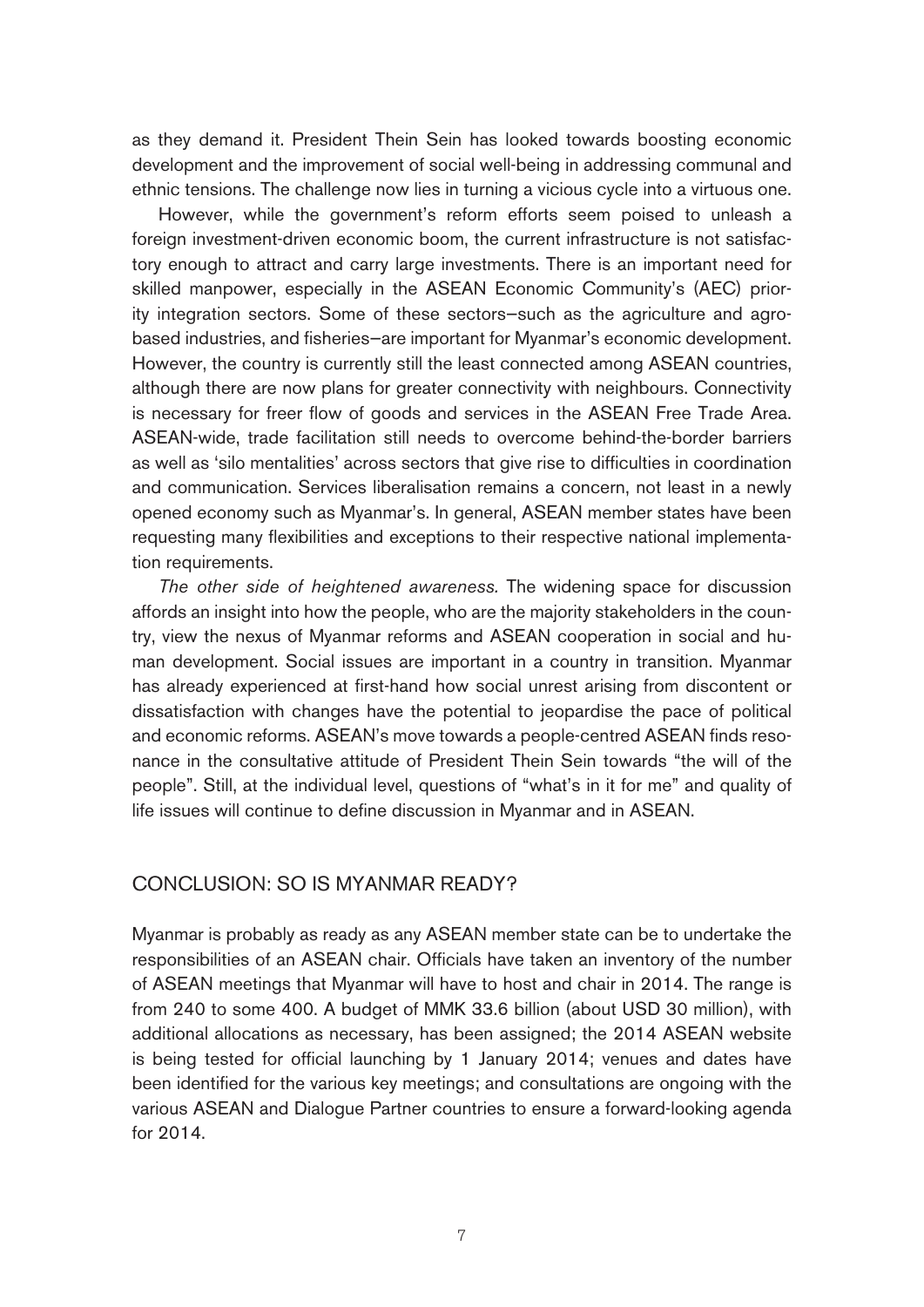The Chairman's statement that is expected to outline aspirations and commitments for a post-2015 scenario, including anticipated results of current ASEAN initiatives. The outcome documents will highlight Myanmar's ASEAN priorities as identified by President Thein Sein in October 2013: climate change, natural disasters, security, transnational crime, food and energy security, SMEs, and human rights issues. In true ASEAN manner, these—and the ongoing drive to achieve the ASEAN Economic Community by 2015—will be implemented with due regard for the national objectives of each ASEAN member. In addition, there are topics carried over from Brunei's ASEAN year, such as the introduction of a fair social security system; nurturing new generations of ASEAN youths; ending violence against women and children; and disaster prevention assistance.

As part of his responsibilities, President Thein Sein will represent the ASEAN at the G-20 Summit in Australia in November 2014. The business community and civil society groups in Myanmar are respectively gearing up to hold the ASEAN Business and Investment Summit and the ASEAN Civil Society Conference in conjunction with the ASEAN Summits in Myanmar. These events will include meetings between business and civil society representatives and ASEAN Heads of State/Government. The business-related meetings will tackle the developing and supporting of small and medium enterprises (SMEs) in ASEAN, a topic that is also close to Myanmar's domestic concerns. The civil society gathering will discuss peace, development, democratization and human rights issues.

The South China Sea continues to occupy a central spot in ASEAN's political agenda. It is important for Myanmar officials to understand the different claims and claimant states, and why tensions in the South China Sea are monitored closely by the international community. The importance placed by many countries on freedom of navigation and maritime security in the South China Sea, coupled with the huge potential for developing the natural resources in the islands claimed by the four ASEAN member states as well as China, guarantee continued and intense interest in developments in and around the disputed areas. ASEAN's position has consistently been to emphasize that the various claims in the South China Sea should be recognized and treated as an opportunity for cooperation for mutual benefit rather than as a source of conflict; and to call for peaceful settlement of disputes in accordance with universally recognized principles of international law. Although there are bilateral issues between in the individual ASEAN members and China, ASEAN continues to emphasize that these bilateral disputes should not be allowed to obstruct ASEAN-China cooperation, and that the Declaration on the Conduct of Parties in the South China Sea (DOC) should be given effect via a Code of Conduct to be discussed jointly between ASEAN and China. How Myanmar as ASEAN Chair will manage and mediate the South China Sea continues to be a matter of interest, particularly in view of ASEAN's failure to issue the annual Joint Communique at the end of the 2012 ASEAN Ministerial Meeting in Phnom Penh.